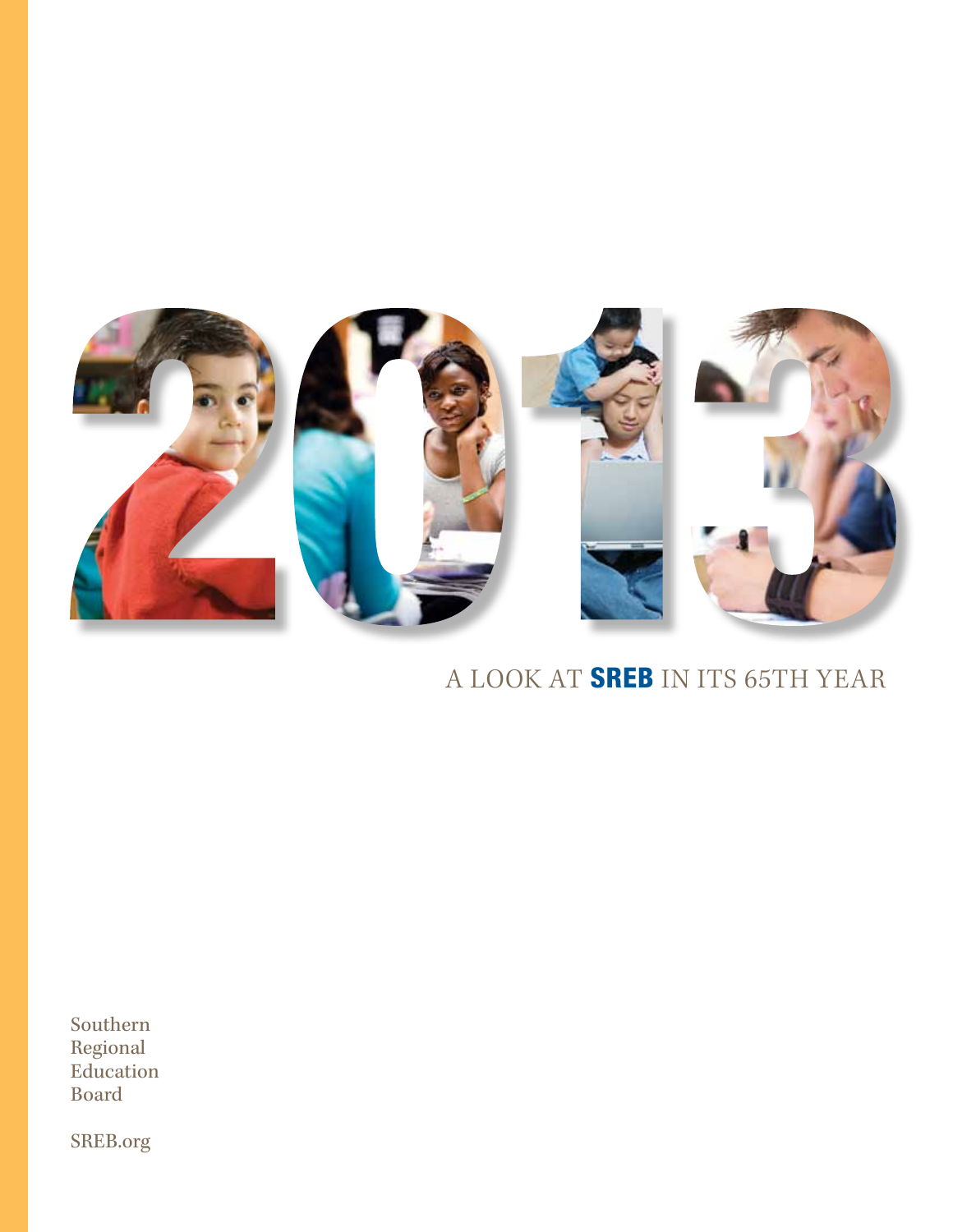Founded in 1948, the Southern Regional Education Board marks its 65th year in 2013. For a timeline of milestones accomplished through SREB over the years, please see the publication *65 Years: Helping States Improve Education*, available at SREB.org.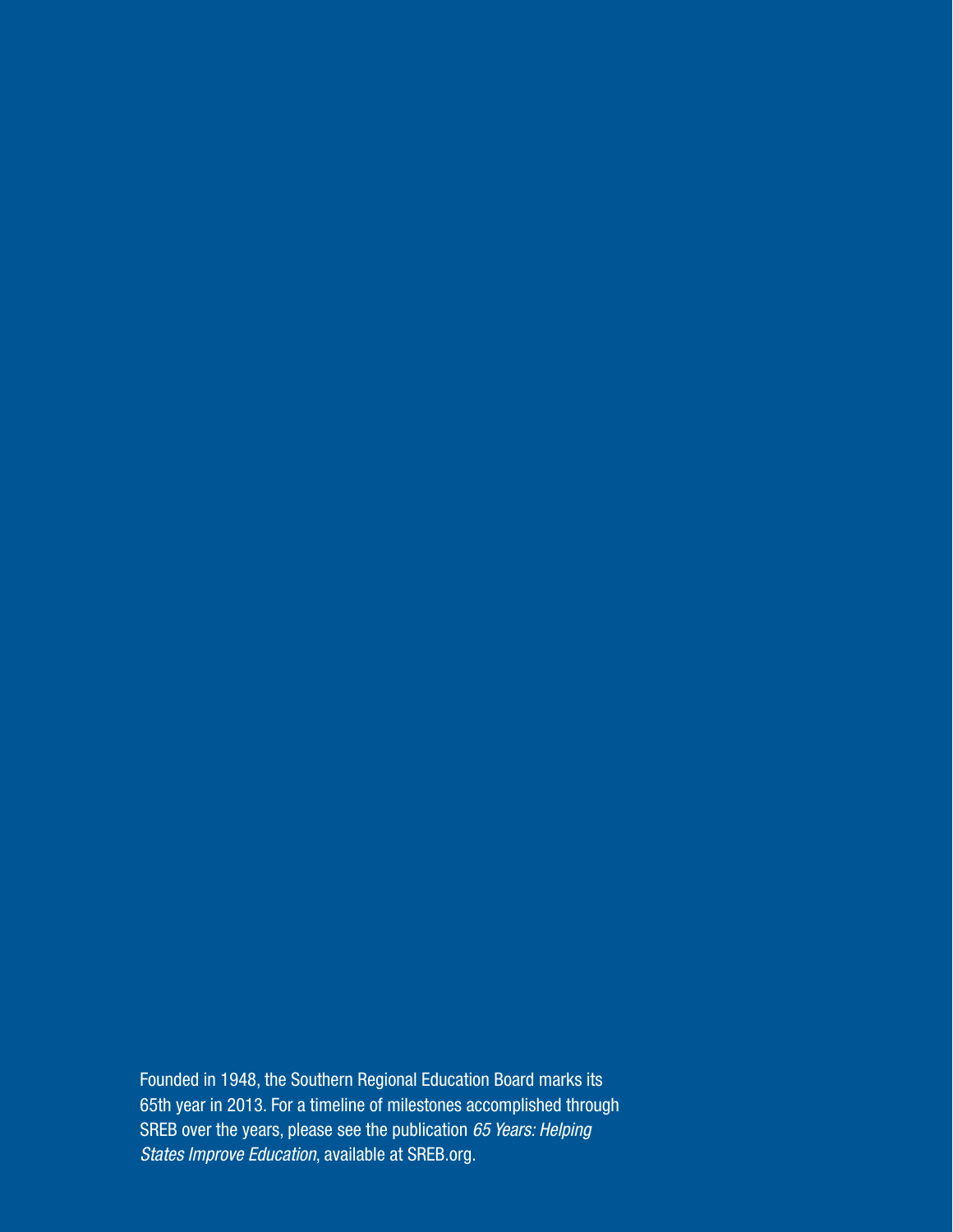## **SREB 2013:** 65 years of service to states

Education and economic growth go hand in hand. Each makes the other stronger.

And so it is with the partnership among SREB and its member states. The collaborative work we do not only strengthens public education; it also influences the economy and quality of life for people who make their home in the South.

The impact of this partnership is felt beyond geographic borders and boundaries. Indeed, the collective efforts of SREB's 16 member states – a compact now 65 years old – has yielded insights and policies that are valued and implemented in states outside the South.

With this year's annual report, we provide a view of the activity and knowledge that characterize SREB's work across a single year. Even a quick review will likely show you something new – a helpful resource or reference that perhaps you didn't know was available.

**MARTIN** 

*1*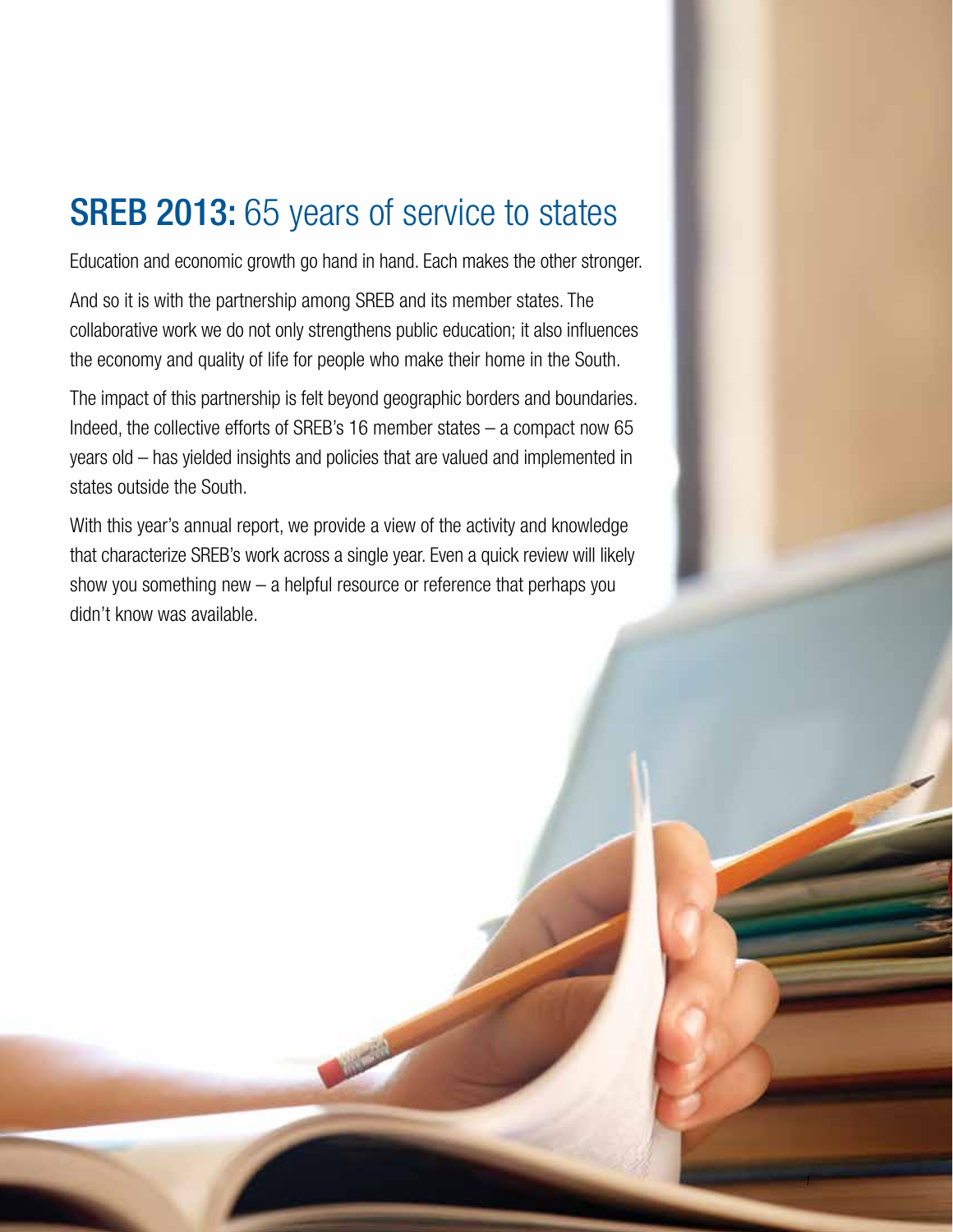### Fueling economies through education *65 Years Later, Ever More Services for Member States*



Dave Spence, *President*

Governors of Southern states founded this organization in 1948 with one purpose in mind: Work together to make the region smarter so state economies could grow. These leaders knew that the best path out of the South's poverty was to build capacity for higher education so their citizens could lead better lives.

That mandate has grown ever more important over the decades, and the links among student achievement, a strong workforce and a thriving state economy cannot be overestimated. These days, it's tough to move into the middle class without a college degree or certificate that opens the door to jobs that pay well. And the community with a well-educated workforce is the one that attracts the best jobs,

so its citizens have even more opportunities to advance their careers. Through this interconnected cycle, educational attainment drives everything from an individual's income and health to a state's tax base which it can then invest in stronger schools and colleges to build tomorrow's workforce.

This year's SREB Chair, Bobby Jindal of Louisiana, has sharpened our focus on the relationship between education and workforce, and workforce development has been a priority of his administration. When businesses cannot find the qualified employees they need to grow, Louisiana citizens have fewer opportunities to move up, earn more and provide for their families, the Governor has said. The end goal of workforce development is improving quality of life by being sure people have the education and skills they need to fill good-paying jobs in the modern economy.

#### Closing gaps, smoothing transitions

Each step is essential along the way to this college- and career-ready populace. We must get all of our children off to a great start so they are prepared to do well in elementary and secondary school and are then ready to earn a college degree or certificate and go on to be successful adults who contribute back to their communities.

Closing gaps and smoothing transitions between these stages of education is a top priority for our states. To serve that need, SREB's work has expanded over the years to address points along the entire spectrum of education — from pre-K to Ph.D. and lifelong adult learning. SREB now works in statehouses and in schools, with essential statewide policies and best practices to translate them into action in the classroom.

During the course of our 65-year history, we've come together to set goals for progress and to forge policies to point us in the right direction. And it has made a real difference in the educational and economic trajectory of the region.

*" SREB's work … provides a backbone for sustained educational focus across leadership changes and a forum for states to share lessons. ... A bipartisan galaxy of southern education governors pushed reform agendas and garnered sustained funding for educational initiatives in partnership with legislatures. Accountability and assessment were prevalent well before No Child Left Behind …" — Building a Grad Nation, "Case Study of the South" \**

*\** Grad Nation campaign annual report by Civic Enterprises, the Everyone Graduates Center at the School of Education at Johns Hopkins University, America's Promise Alliance and the Alliance for Excellent Education.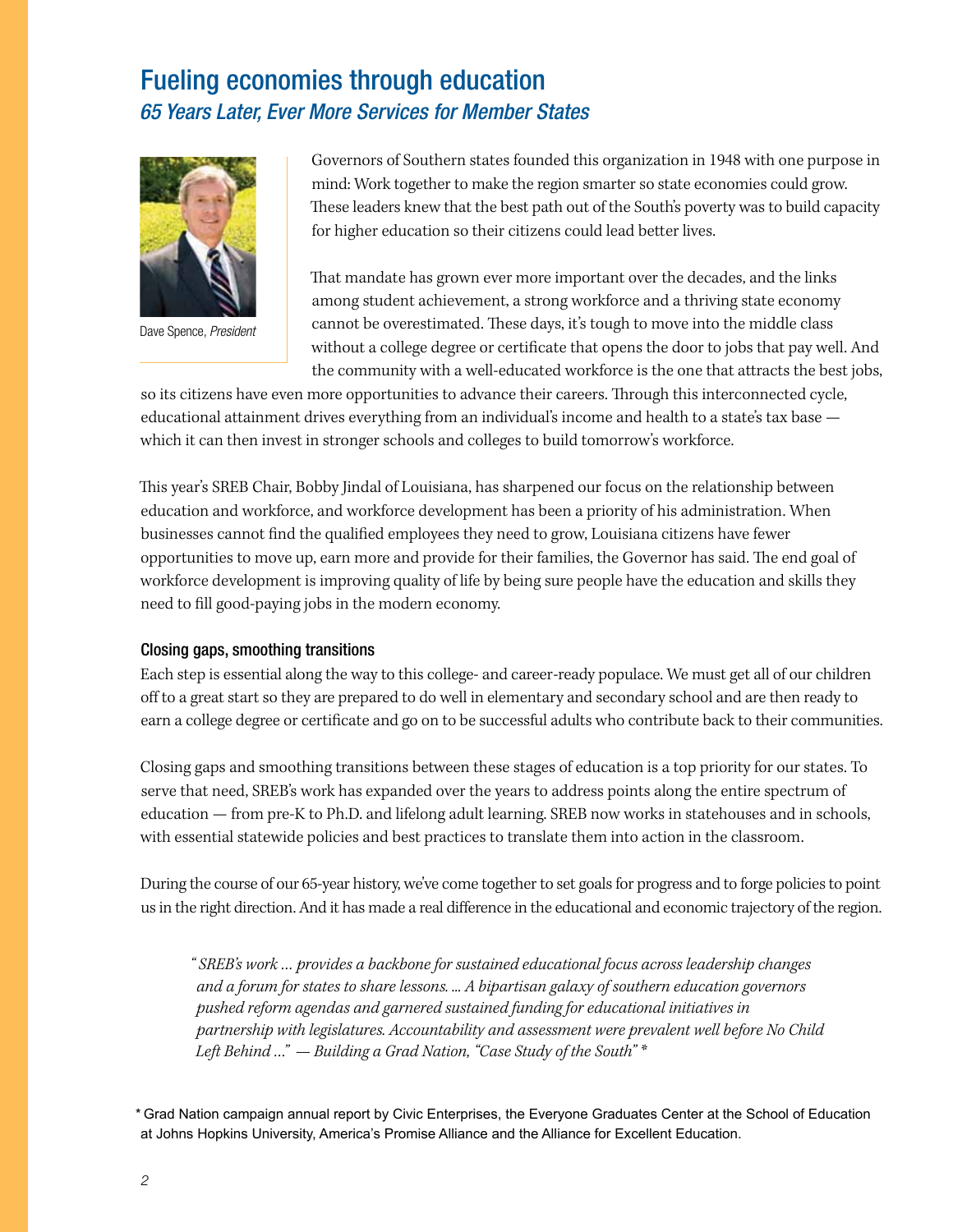To an ever-larger extent, our stability — the consistent support of our member states — enables SREB to raise, on average, 14 times our base funding in external grants from foundations and government agencies and in contracts and fees for specific services. Outside funding enables SREB to bring new services to our states to address specific needs. SREB's range and kind of services are tailored to the needs and priorities of individual states. But none of it would be possible without the long-standing commitment of our member states, which signals to funders our combined impact on improving education.

*SREB's work has expanded over the years to address points along the entire spectrum of education — from pre-K to Ph.D. and lifelong adult learning.*

#### Painting a more complete picture

Governors, legislators and heads of state education agencies are our core constituents in this ongoing work. But as our services have expanded, we've begun to serve additional groups in our states. Technology directors at state agencies, for example, are committed members of our Educational Technology Cooperative. School principals and teachers around the nation embrace the key practices of our High Schools That Work programs for comprehensive school improvement.

As a result, some of our constituents know SREB only for the programs with which they come in direct contact. They might use our Fact Book data or our Academic Common Market program and be unaware that we have mentored minority doctoral scholars for 20 years and have recently begun helping states with issues surrounding teacher evaluation systems.

Our commitment to you in the coming year is to find better ways to be sure you are aware of the full extent of resources SREB membership affords — so that you can be sure your state is taking full advantage of them when it has a need

Thank you to Governor Jindal for chairing SREB this past year, and to our entire Board and Legislative Advisory Council for their leadership. Special gratitude goes to the 16 states that steadfastly support SREB while working to improve education in their communities.

Wavid S Spence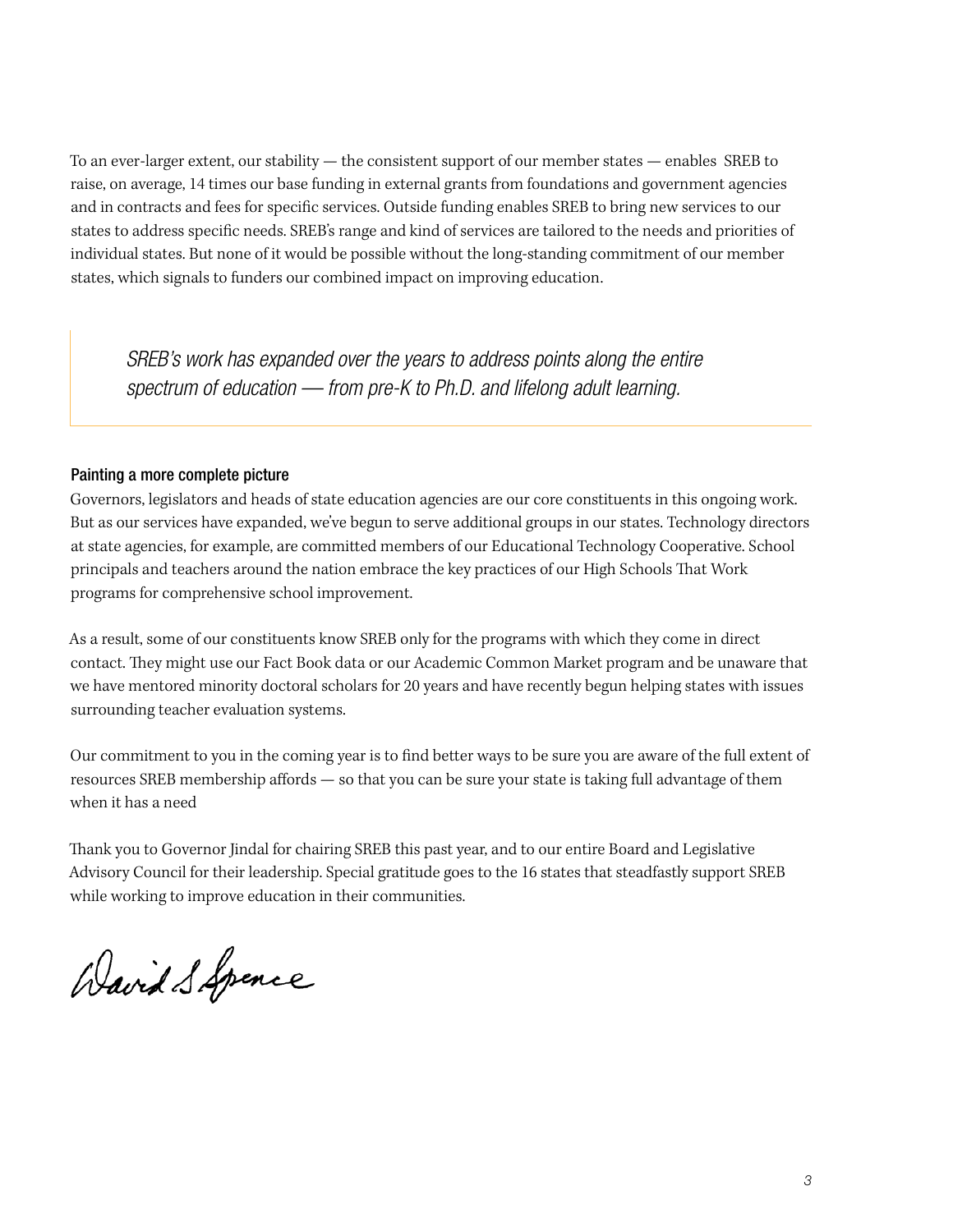## SREB Programs and Services

SREB works with the full range of educational policy leaders — governors, state legislators, executive and legislative staff, and K-12 and postsecondary officials — on statewide policy issues. In addition, SREB works closely with staff at the agency, district, institution and school levels in targeted programs to address strategic educational issues. Member states receive a prolific schedule of SREB data, policy and best practice reports; a number of general services; and priority access to more targeted SREB programs funded by grants, membership fees or contracts.

#### Goals and Monitoring

Working with states to set goals, monitor state progress, and report to states *Joan.Lord@SREB.org | (404) 875-9211 SREB.org/Progress*

#### Targeted Technical Assistance, Consulting and Convening of Leaders

College and career readiness *Dave.Spence@SREB.org | (404) 875-9211* School improvement; career/technical education *Gene.Bottoms@SREB.org | (404) 875-9211* College completion *Cheryl.Blanco@SREB.org | (404) 875-9211* Educator effectiveness and evaluation *Andy.Baxter@SREB.org | (704) 247-7497*

#### On-Call Service to Policy-Makers

Legislators, governors' staff and other education leaders call on SREB for information and assistance on education issues as they arise. *Gale.Gaines@SREB.org | (404) 879-5582 SREB.org/StateServices*

#### K-12 Programs

#### Benchmarking CCSS

Multi-year study of how states are implementing the Common Core State Standards *Kim.Anderson@SREB.org | (404) 775-9366*

#### Transitional Courses for Readiness

Working with states to launch college-readiness courses for high school seniors *Megan.Root@SREB.org | (404) 962-9639*

#### Advanced Career (AC)

High schools don't have to limit their students to a choice between the college track and the career pathway. That's because SREB Advanced Career (AC) provides them with an intensely challenging and highly relevant approach to career/tech education. AC combines collegeready core content with hands-on, project-based assignments — all around a defined career focus, such as aerospace or energy technology.

*SREB.org/Tomorrow*

#### High Schools That Work

Comprehensive in-school program to raise student achievement and graduation rates *Gene.Bottoms@SREB.org | (404) 875-9211 SREB.org/HSTW*

#### Making Middle Grades Work

Network of schools with a framework and key practices for continuous improvement *Gene.Bottoms@SREB.org | (404) 875-9211 SREB.org/MMGW*

#### Technology Centers That Work

Helps shared-time centers produce high-demand, high-wage graduates *Gene.Bottoms@SREB.org | (404) 875-9211 SREB.org/TCTW*

#### National Online Teacher of the Year

Showcases excellent online teaching and learning *Matlea.Parker@SREB.org | (404) 879-5595 SREB.org/NOTY*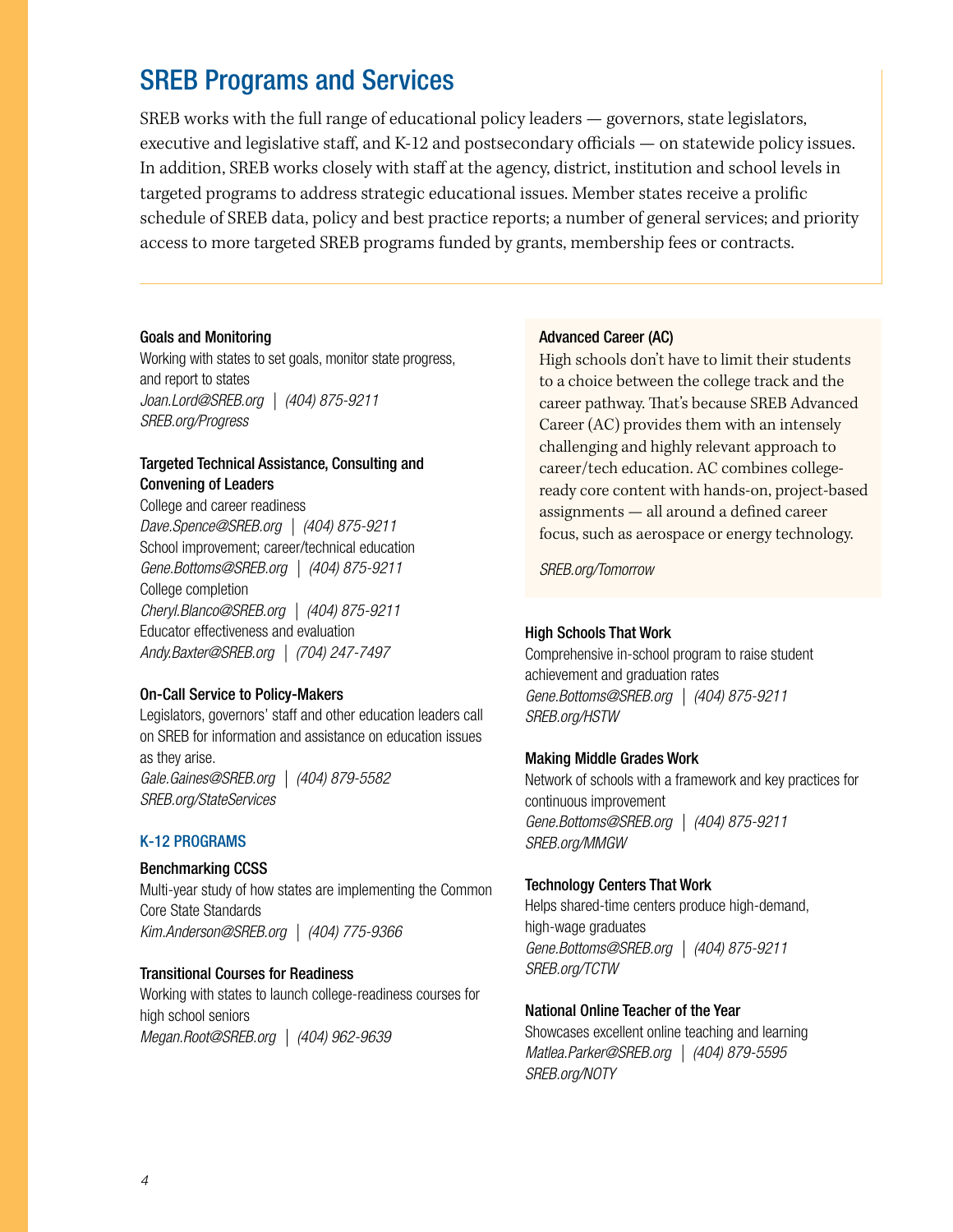#### Professional Development Programs for teachers, principals and counselors

#### Learning-Centered Leadership Program

Prepares principals to lead school improvement *Jon.Schmidt-Davis@SREB.org | (404) 879-5591 SREB.org/Leadership*

#### Summer Staff Development Conference

One of the nation's largest, with thousands of teachers and hundreds of sessions each year *Anna.Johnston@SREB.org | (404) 962-9629 SREB.org/SummerConference*

#### Collaborative Counselor Training Initiative

Prepares middle grades and high school counselors to help students get to college *AliceAnne.Bailey@SREB.org | (404) 875-9211*

#### Training New Career/Tech Teachers

Prepares teachers from business for alternative certification and effective career and technical teaching *Gene.Bottoms@SREB.org | (404) 875-9211*

#### Literacy Design and Mathematics Design Collaboratives

Powerful tools to reach the deeper learning of the Common Core State Standards *Gene.Bottoms@SREB.org | (404) 875-9211*

#### Interstate Cooperatives

#### Educational Technology Cooperative

Helps states use technology wisely in K-12 and higher ed; reports on ed tech topics *Joan.Lord@SREB.org | (404) 875-9211 SREB.org/EdTech*

#### Go Alliance

How do you motivate high school students especially those who would be the first in their families to go to college — to graduate high school and continue their education? Go Alliance is a cooperative of states working together to accomplish just that. Members develop and share strategies, programs and communication materials to connect with students — and encourage them to keep going.

*AliceAnne.Bailey@SREB.org | (404) 875-9211 SREB.org/GoAlliance*

#### Higher Ed Programs

#### SREB-State Data Exchange

Collects, compiles and publishes extensive statistics on postsecondary education. *Joe.Marks@SREB.org | (404) 875-9211 SREB.org/Data*

#### Academic Common Market

You live in one of the 16 SREB member states. You want to go to college in your home state. But the degree program you seek isn't available at your state's institutions — it's offered in another SREB state, so you'd have to pay out-ofstate tuition. SREB's Academic Common Market addresses this dilemma by allowing students to attend out-of-state colleges at discounted tuition rates. Through this collaboration, SREB states make more than 1,900 degree programs more accessible to each other.

*Mary.Larson@SREB.org | (404) 875-9211 x261*

#### Regional Contract Program

Professional health degrees from selected programs at in-state or reduced rates *Mary.Larson@SREB.org | (404) 875-9211 x261* 

#### Electronic Campus

Easy access to 30,000 online courses and 900 online degree programs in 16 SREB states *Mary.Larson@SREB.org | (404) 875-9211 x261* 

#### SREB Electronic Campus Regional Reciprocity Agreement (SECRRA)

Permits members to offer online courses in other states without seeking authorization *Mary.Larson@SREB.org | (404) 875-9211 x261* 

#### Council on Collegiate Education for Nursing

Surveys nursing education trends; shares online graduate nursing courses *Eula.Aiken@SREB.org | (404) 879-5567 SREB.org/Nursing*

#### SREB-State Doctoral Scholars Program

Supports minority doctoral students to improve the diversity of college faculty and hosts the Institute on Teaching and Mentoring *Ansley.Abraham@SREB.org | (404) 879-5573 SREB.org/DoctoralScholars*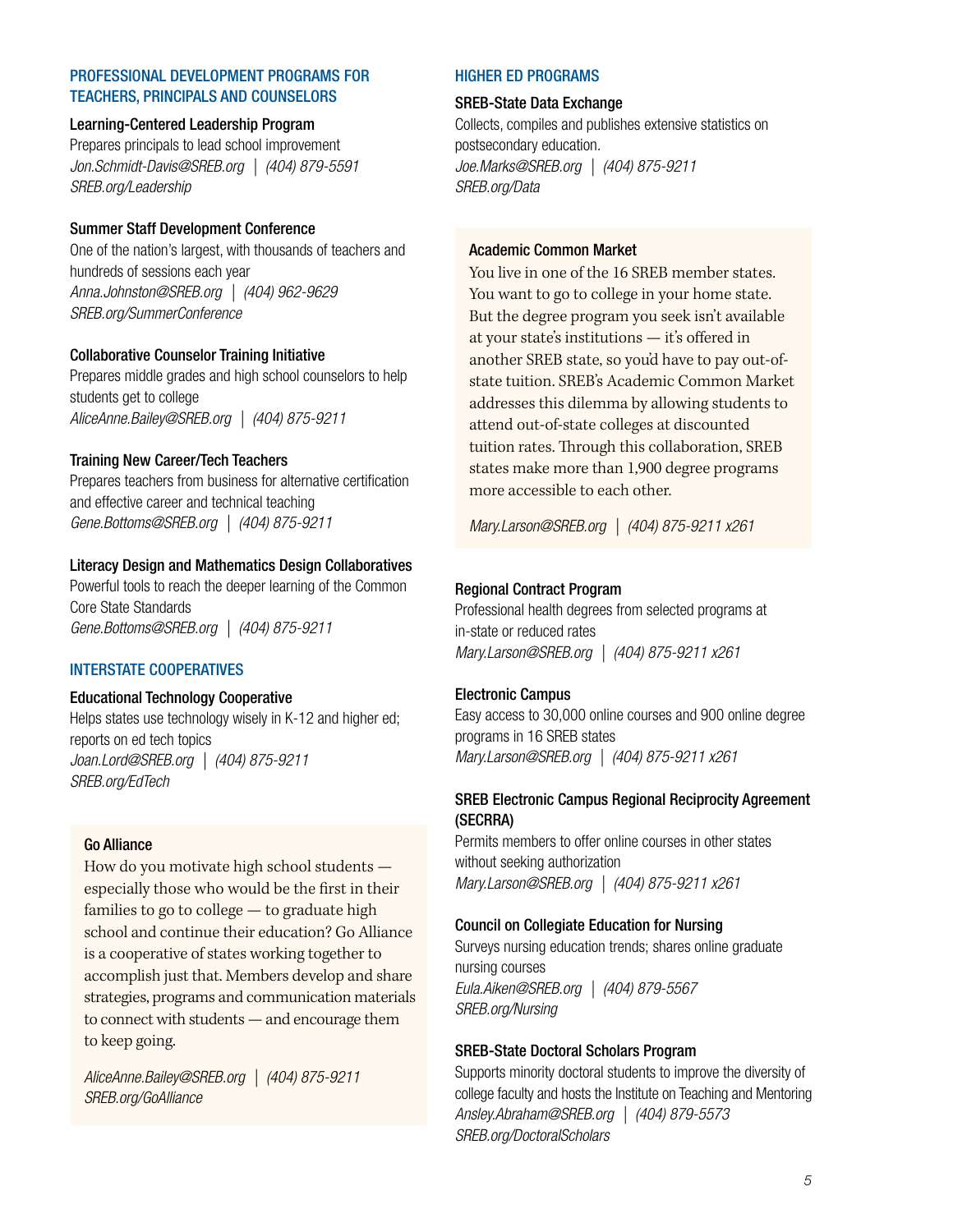## SREB Reports, 2012-2013

SREB keeps education leaders and legislators informed with reports that detail policy and data, state by state. These include timely updates on SREB-state legislative actions, frequent policy briefs on topics critical to states, model state policy for priority initiatives, and reports on progress toward the SREB *Challenge to Lead* Goals for Education.

Visit SREB.org to download a report, or contact SREB at (404) 875-9211.

#### GOALS FOR EDUCTION

*Challenge to Lead 2020 Goals for Education*

#### K-12 Education Progress

- *A Decade of Progress: How SREB States Achieved Exceptional Gains*
- *Progress Over a Decade in Preparing More Effective School Principals*
- *Reaching Higher Ground: SREB States Outpace U.S. Growth in High School Graduation Rates*

*SREB States Lead the Nation in Progress on NAEP* 

#### K-12 Education Policy



#### *SREB States Transform School Accountability with NCLB Waivers*

Bold accountability reform is under way in all 16 SREB states through federal waivers to *No Child Left Behind* provisions. SREB is monitoring these efforts. This brief details, state

by state, the varying new policies for achievement goals, systems for evaluating school performance, and ways to identify low-performing schools.

#### *Toward Better Teaching: A View of Evaluation Policies, Practices and Lessons in SREB States*

- *Trends in State-Run Virtual Schools in the SREB Region*
- *High School to College and Careers 2013 reports*
- *Federal Waivers Grant Flexibility to No Child Left Behind in SREB States*
- *Major Provisions of Recent Teacher Reform State Legislation in SREB States*
- *Recognizing Academic Achievement in Career/Technical Education: Conditions for Awarding Academic Credit for Career/Technical Courses*

#### K-12 Teaching



#### *Literacy Design Collaborative and Mathematics Design Collaborative: Changing How Students Learn and Teachers Teach*

*"I know that I will always use this way of learning. It will help me get through college. It will help me in life." — Chemistry student from Arkansas*

SREB is using a new approach to professional development to bring powerful teaching and learning tools into classrooms. The Literacy Design Collaborative and Mathematics Design Collaborative give teachers frameworks to build lessons that help students learn more. With these frameworks, teachers can engage students to read challenging texts, express their understanding in writing, struggle productively and take ownership of their learning. Through interviews, teachers and principals share early evidence that, with these teaching tools, learning is transformed, and students perform better on exams.

*Improving the Quality of Career and Technical Alternative Teacher Preparation: An Induction Model of Professional Development and Support* 

*Literacy Teaching Boosts Students' Interest in Science*

#### SREB MILESTONES

*65 Years: Helping States Improve Education*

*20 Years: A Generation of Success* (SREB-State Doctoral Scholars Program)

#### K-12 and Higher Ed Policy Action

*2013 Legislative Reports*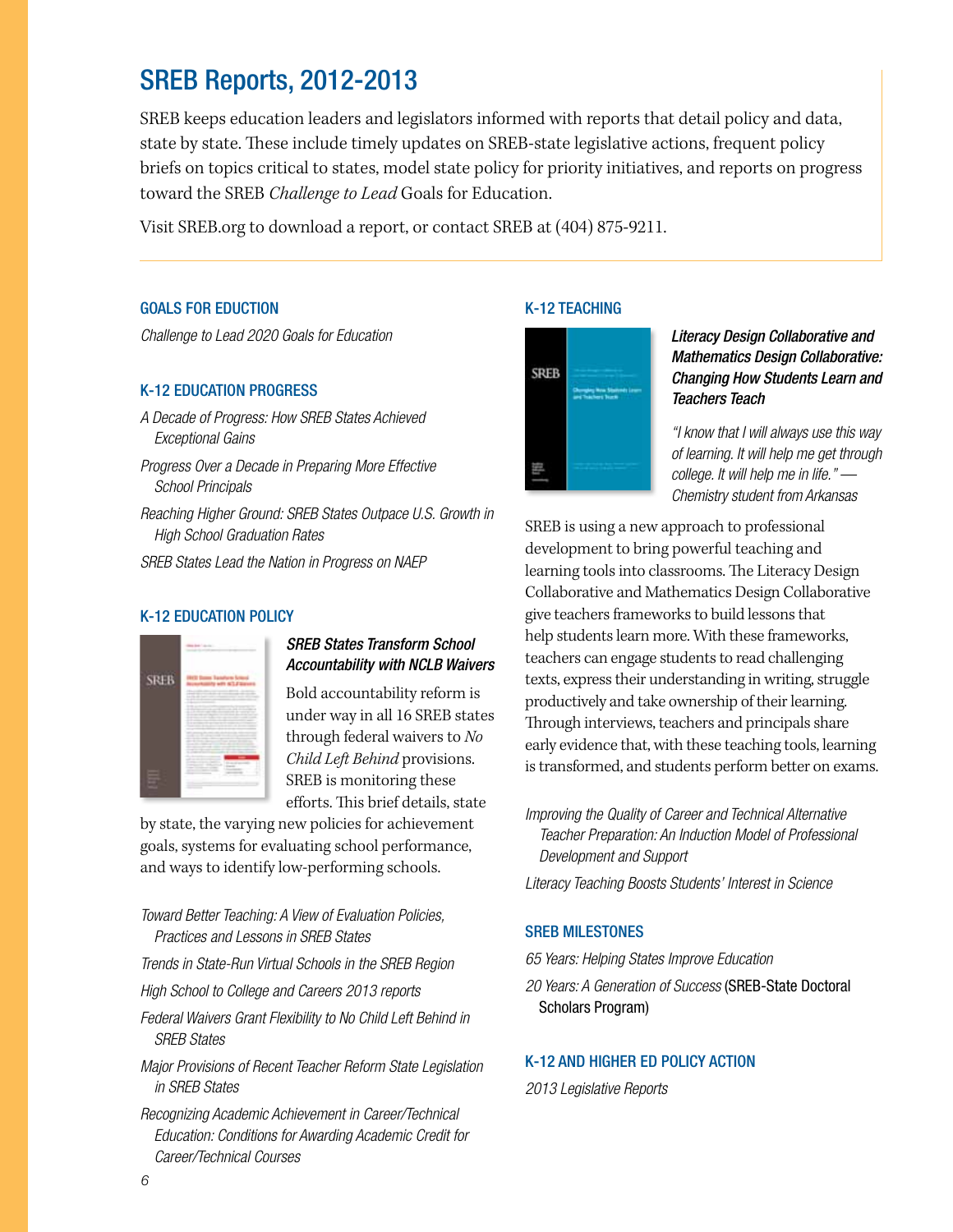#### Higher Ed Policy



*Essential Elements of State Policy for College Completion: Transitional Courses for College and Career Readiness*

Too few high school graduates are adequately prepared for college or career training, and far too many need remedial

classes when they get to college. SREB worked with states to design supplemental courses to teach the reading, writing and math skills students need to succeed in learning after high school. This paper details effective policy to implement the courses statewide.

- *Essential Elements of State Policy for College Completion: Dual Enrollment*
- *Essential Elements of State Policy for College Completion: Outcomes-Based Funding*
- *Essential Elements of State Policy for College Completion: Transfer*

#### **HIGHER ED DATA**

- *SREB-State Data Exchange 2011-2012 Indicators Report*
- *Fact Book Bulletin: Minority Enrollment Gains Show Region's Progress*
- *Fact Book Bulletin: Men's Increase in College Enrollment Breaks Long-Term Trend*
- *Fact Book Bulletin: Public Two-Year Colleges Approached Historic Milestone*

# **SREB Fact Book**

#### *SREB Fact Book on Higher Education, 2013*

Changing demographics and rising college costs make achieving higher levels of education more difficult than ever. Still, enrollment and graduation trends are

promising, and the SREB region has made good progress since 2000.The 2013 *SREB Fact Book* includes a wealth of information — data on regional and state populations, enrollment, degrees, tuition and financial aid, faculty, and revenue and expenditures for the 50 U.S. states and the District of Columbia. *Featured Facts* books highlight data for the 16 SREB states.

#### Additional Recent SREB Reports of Note

- *A New Mission for the Middle Grades: Preparing Students for a Changing World. The Report of the SREB Middle Grades Commission*
- *A Critical Mission: Making Adolescent Reading an Immediate Priority in SREB States. The Report of the Committee to Improve Reading and Writing in Middle and High Schools*
- *The Next Generation of School Accountability: A Blueprint for Raising High School Achievement and Graduation Rates in SREB States*
- *Skills for a Lifetime: Teaching Students the Habits of Success*
- *No Time to Waste: Policy Recommendations for Increasing College Completion*
- *Promoting a Culture of Student Success: How Colleges and Universities Are Improving Degree Completion*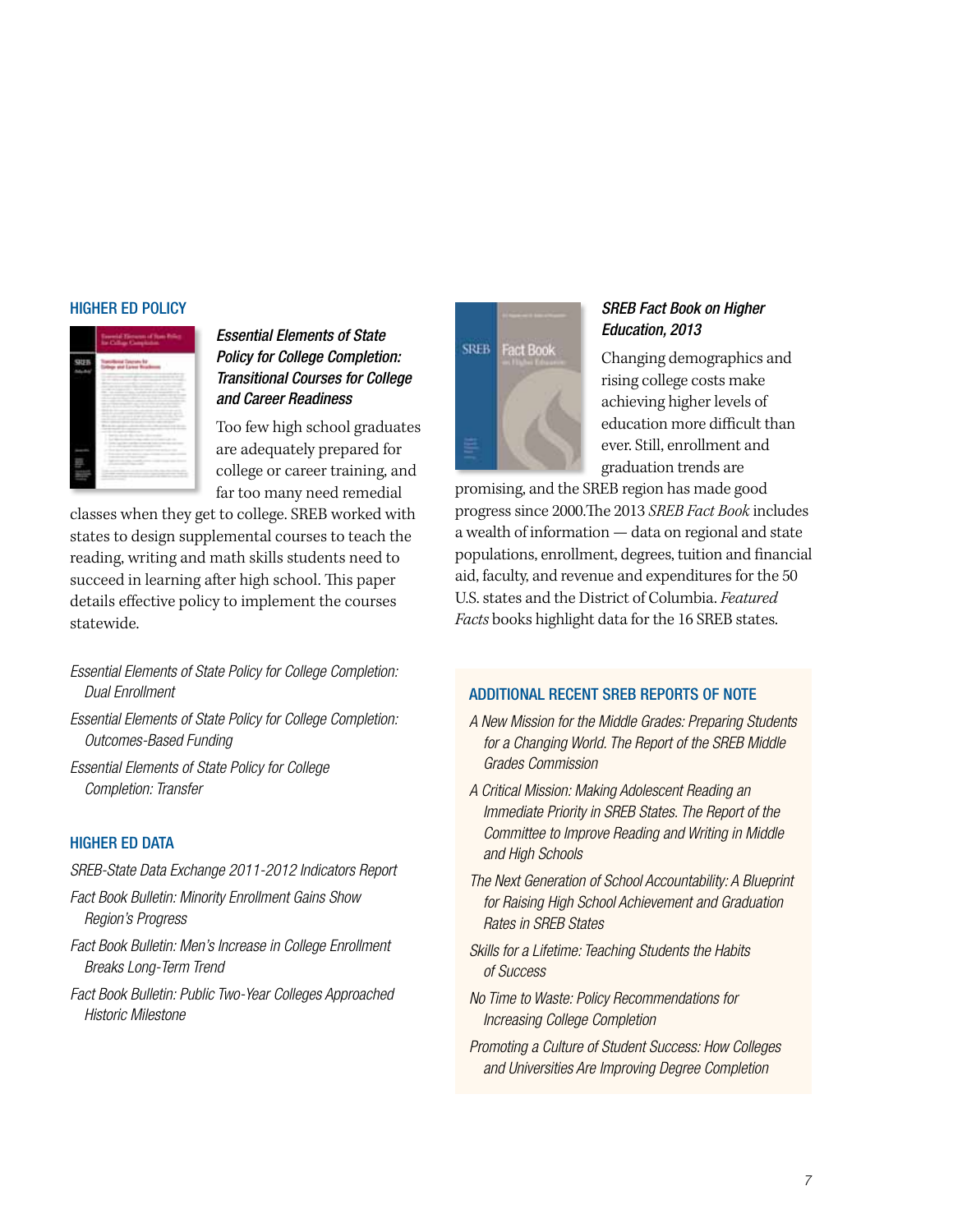## Members of the Board

#### **OFFICERS**

Governor Bobby Jindal, Louisiana, *Chair* Chancellor Glen D. Johnson, Oklahoma, *Vice Chair* Senator Jack Hill, Georgia, *Treasurer*

#### Alabama

| Robert Bentley, Governor                                           | 2015 |
|--------------------------------------------------------------------|------|
| Alan Baker, State Representative                                   | 2013 |
| Tommy Bice, State Superintendent of Education                      | 2016 |
| Jackie Kinney, Federal Programs Director,<br>Morgan County Schools | 2015 |
| Caroline Novak, President, A+ Education Partnership                | 2014 |
| <b>ARKANSAS</b>                                                    |      |
| Mike Beebe, Governor                                               | 2015 |
| Joyce Elliott, State Senator                                       | 2012 |
| Johnnie Roebuck, Former State Representative                       | 2013 |
| Herman Strickland, Jonesboro                                       | 2015 |
| Randy Willison, Superintendent, Batesville School District         | 2014 |
| <b>DELAWARE</b>                                                    |      |
| Jack Markell, Governor                                             | 2017 |
| Mark T. Murphy, Secretary of Education                             | 2013 |
| Robert W. Rescigno, Assistant Professor,                           |      |
| Wilmington University                                              | 2015 |
| David P. Sokola, State Senator                                     | 2014 |
| <b>FLORIDA</b>                                                     |      |
| Rick Scott, Governor                                               | 2015 |
| Nancy C. Detert, State Senator                                     | 2014 |
| Joe H. Pickens, President, St. Johns River State College           | 2015 |

#### **GEORGIA**

| Nathan Deal, Governor                                                                        | 2015 |
|----------------------------------------------------------------------------------------------|------|
| Matt Arthur, Superintendent, Rabun County Schools                                            | 2013 |
| Terry England, State Representative                                                          | 2016 |
| Jack Hill, State Senator                                                                     | 2014 |
| Henry M. "Hank" Huckaby, Chancellor, Board of Regents<br>of the University System of Georgia | 2015 |
| <b>KENTUCKY</b>                                                                              |      |
| Steve Beshear, Governor                                                                      | 2016 |
| Wayne D. Andrews, President, Morehead State University                                       | 2012 |
| Joseph U. Meyer, Secretary, Education and<br>Workforce Development Cabinet                   | 2013 |
| Tim T. Shaughnessy, Visiting Scholar,<br>Kentucky Community and Technical College System     | 2014 |
| <b>LOUISIANA</b>                                                                             |      |
| Bobby Jindal, Governor                                                                       | 2016 |
| James E. Purcell, Commissioner of Higher Education                                           | 2014 |
| Francis C. Thompson, State Senator                                                           | 2013 |
| John C. White, State Superintendent of Education                                             | 2015 |
| Sandra K. Woodley, President, University of<br>Louisiana System                              | 2016 |
| <b>MARYLAND</b>                                                                              |      |
| Martin O'Malley, Governor                                                                    | 2015 |
| Norman H. Conway, State Delegate                                                             | 2015 |
| Danette G. Howard, Secretary of Higher Education                                             | 2013 |
| William E. Kirwan, Chancellor,<br>University System of Maryland                              | 2016 |
| Lillian M. Lowery, State Superintendent of Schools                                           | 2014 |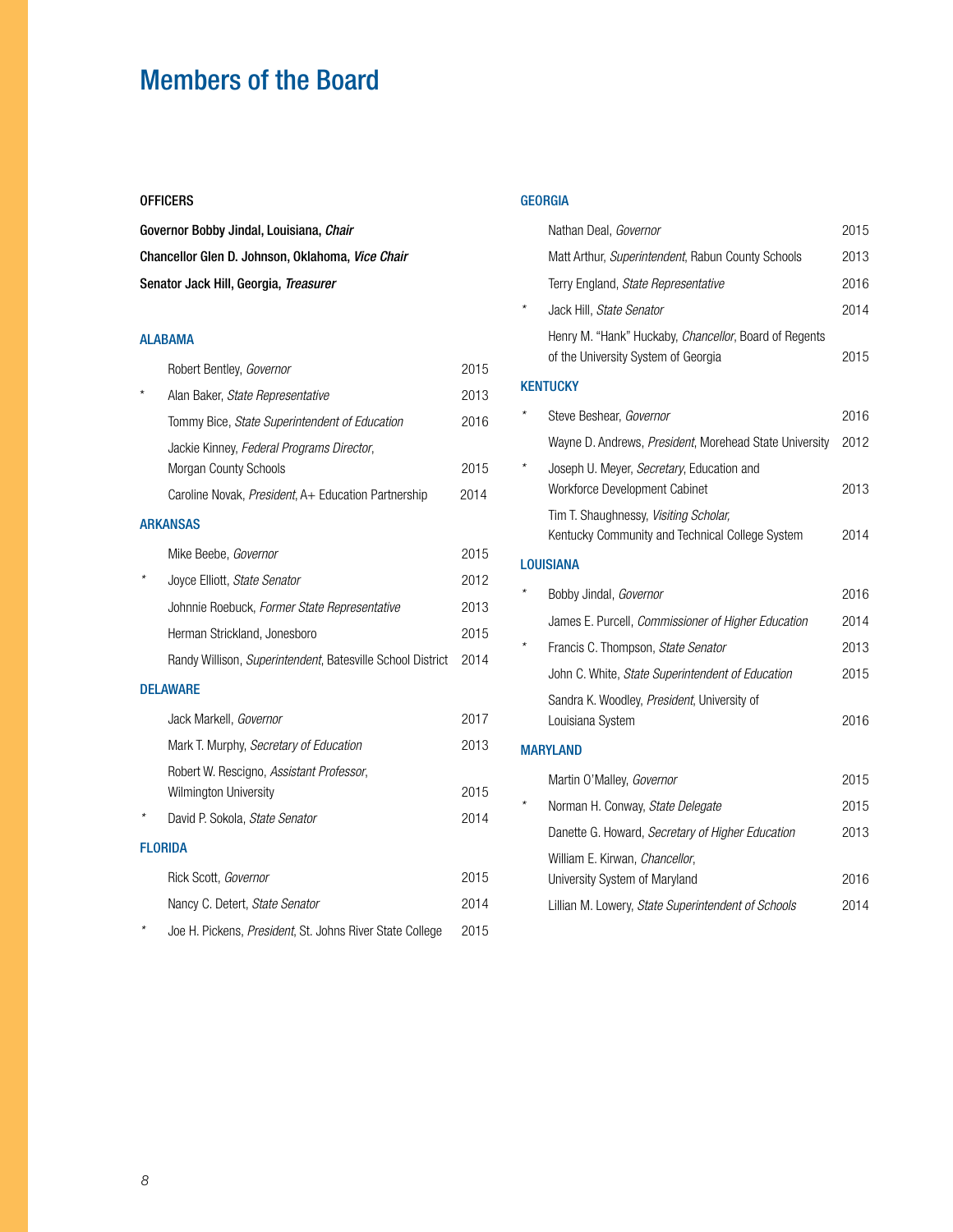#### **MISSISSIPPI**

#### Tennessee

|                       | Phil Bryant, Governor                                                                        | 2016 |              | Bill Haslam, Governor                                        | 2015 |
|-----------------------|----------------------------------------------------------------------------------------------|------|--------------|--------------------------------------------------------------|------|
|                       | Hank M. Bounds, Commissioner of Higher Education                                             | 2015 |              | Lois M. DeBerry, State Representative                        | 2014 |
|                       | Terry C. Burton, State Senator                                                               | 2016 |              | Beth Cox, Member, Sumner County School Board                 | 2016 |
|                       | Videt Carmichael, State Senator                                                              | 2014 |              | Shirley C. Raines, <i>President</i> , University of Memphis  | 2013 |
|                       | Charles L. Harrison, <i>Educational Consultant</i> ,<br>The Excellence Group                 | 2013 |              | Yvonne Wood, Chair, Tennessee Economic Council<br>on Women   | 2015 |
| <b>NORTH CAROLINA</b> |                                                                                              |      | <b>TEXAS</b> |                                                              |      |
|                       | Pat McCrory, Governor                                                                        | 2017 |              | Rick Perry, Governor                                         | 2015 |
|                       | Walter H. Dalton, President,                                                                 |      | $^{\star}$   | Daniel H. Branch, State Representative                       | 2015 |
|                       | Isothermal Community College                                                                 | 2012 | $\star$      | Rob Eissler, Former State Representative                     | 2016 |
|                       | William C. Harrison, Chairman,                                                               | 2014 |              | Florence Shapiro, Former State Senator                       | 2013 |
|                       | North Carolina State Board of Education                                                      |      |              | Michael L. Williams, Commissioner of Education               | 2014 |
|                       | Howard N. Lee, President, Howard N. Lee Institute for<br>Equity and Opportunity in Education | 2011 |              | <b>VIRGINIA</b>                                              |      |
|                       | Marvin W. Lucas, State Representative                                                        | 2013 |              | Robert F. McDonnell, Governor                                | 2014 |
| <b>OKLAHOMA</b>       |                                                                                              |      |              | Mark L. Cole, State Delegate                                 | 2014 |
|                       | Mary Fallin, Governor                                                                        | 2015 | $\star$      | Steve F. Kime, Clifton                                       | 2013 |
|                       | Phyllis Hudecki, Secretary of Education                                                      | 2016 |              | Chris B. Saxman, Staunton                                    | 2016 |
| $\star$               | Glen D. Johnson, Chancellor,<br>Oklahoma State Regents for Higher Education                  | 2015 |              | Alvin Williamson, Commandant, Fork Union<br>Military Academy | 2015 |
|                       | Kara Gae Neal, Director, School of Urban Education,                                          |      |              | <b>WEST VIRGINIA</b>                                         |      |
|                       | University of Tulsa                                                                          | 2013 |              | Earl Ray Tomblin, Governor                                   | 2017 |
|                       | Susan Paddack, State Senator                                                                 | 2014 |              | Thomas W. Campbell, Member, West Virginia                    |      |
| <b>SOUTH CAROLINA</b> |                                                                                              |      |              | State Board of Education                                     | 2013 |
|                       | Nikki Haley, Governor                                                                        | 2015 |              | Paul Hill, Chancellor, Higher Education Policy Commission    | 2016 |
|                       | Melanie Barton, Executive Director,                                                          |      |              | Robert H. Plymale, State Senator                             | 2014 |
|                       | <b>Education Oversight Committee</b>                                                         | 2014 |              | Roman W. Prezioso Jr., State Senator                         | 2015 |
|                       | Phillip D. Owens, State Representative                                                       | 2015 |              |                                                              |      |
|                       | Nikki G. Setzler, State Senator                                                              | 2013 |              |                                                              |      |
|                       | Mitchell M. Zais, State Superintendent of Education                                          | 2016 |              |                                                              |      |

\* *Executive Committee member. The Executive Committee has full power to act between Board meetings.*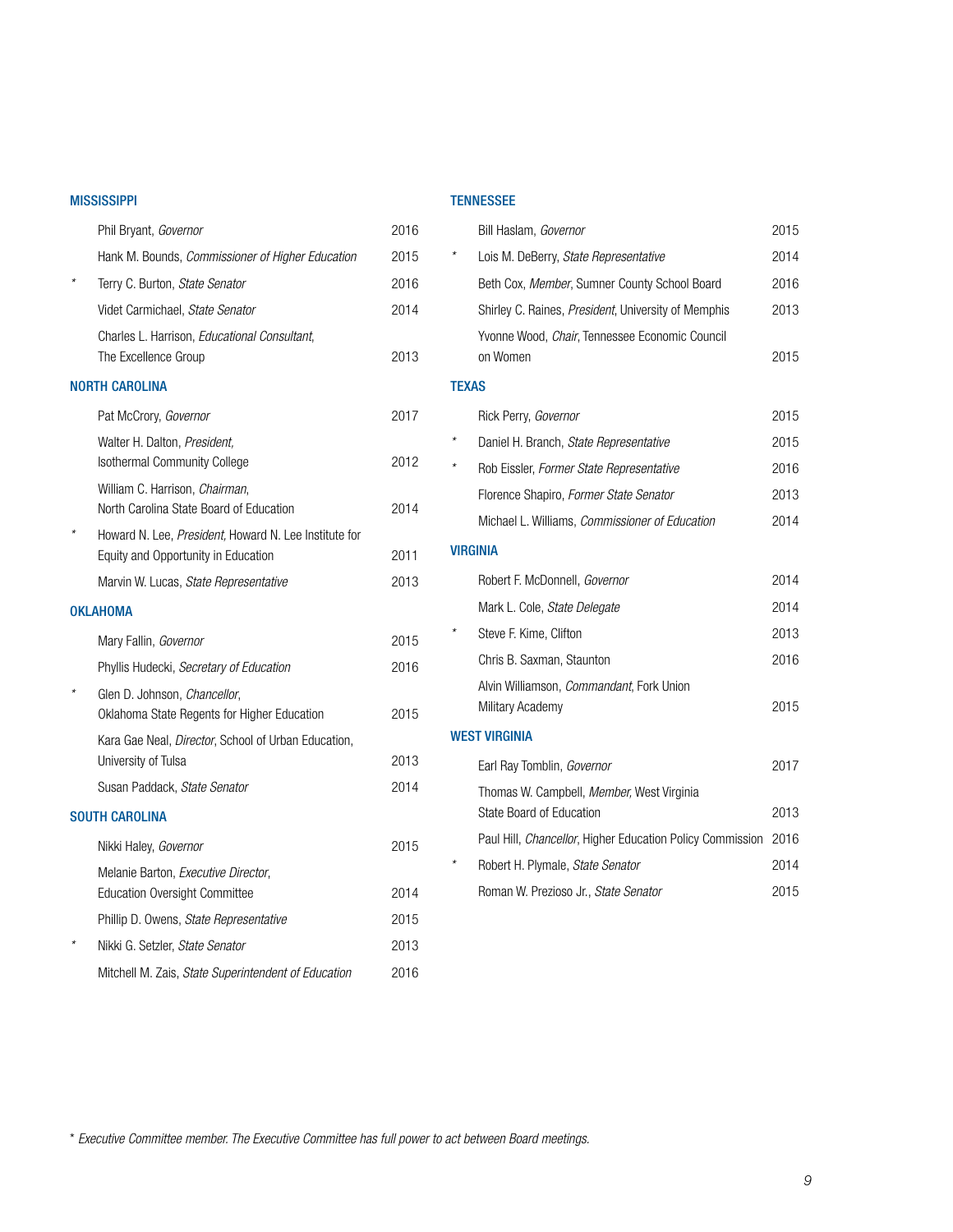## Legislative Advisory Committee

#### Representative Herb Frierson, Mississippi, *Chair* Senator F. Gary Simpson, Delaware, *Vice Chair*

Austin J. Badon Jr., *State Representative*, New Orleans, Louisiana Alan Baker, *State Representative*, Brewton, Alabama Larry M. Bell, *State Representative*, Clinton, North Carolina Daniel H. Branch, *State Representative*, Dallas, Texas Cecil C. Brown, *State Representative*, Jackson, Mississippi Charlotte Burks, *State Senator*, Monterey, Tennessee Terry C. Burton, *State Senator*, Newton, Mississippi Videt Carmichael, *State Senator*, Meridian, Mississippi John "Bam" Carney, *State Representative*, Campbellsville, Kentucky John Catlett, *State Representative*, Rover, Arkansas Eddie L. Cheatham, *State Senator*, Crossett, Arkansas Mark L. Cole, *State Delegate*, Fredericksburg, Virginia Terri Collins, *State Representative*, Decatur, Alabama Norman H. Conway, *State Delegate*, Salisbury, Maryland Ann Coody, *State Representative*, Lawton, Oklahoma Tricia Ann Cotham, *State Representative*, Matthews, North Carolina Lois M. DeBerry, *State Representative*, Memphis, Tennessee Lee Denney, *State Representative*, Cushing, Oklahoma Nancy C. Detert, *State Senator*, Venice, Florida Tom Dickson, *State Representative*, Cohutta, Georgia Joyce Elliott, *State Senator*, Little Rock, Arkansas Terry England, *State Representative*, Auburn, Georgia Vivian Davis Figures, *State Senator*, Mobile, Alabama Chad Fincher, *State Representative*, Semmes, Alabama John Ford, *State Senator*, Bartlesville, Oklahoma Herbert D. Frierson, *State Representative*, Poplarville, Mississippi Thomas A. Greason, *State Delegate*, Lansdowne, Virginia Derrick W. Graham, *State Representative*, Frankfort, Kentucky Jim Halligan, *State Senator*, Stillwater, Oklahoma Jack Hill, *State Senator*, Reidsville, Georgia

Sheila Ellis Hixson, *State Delegate*, Silver Spring, Maryland Stan Humphries, *State Senator*, Cadiz, Kentucky Linda P. Johnson, *State Representative*, Kannapolis, North Carolina Edward J. Kasemeyer, *State Senator*, Arbutus, Maryland Sheilla J. Lampkin, *State Representative*, Monticello, Arkansas Gerald Long, *State Senator*, Winnfield, Louisiana Marvin W. Lucas, *State Representative*, Spring Lake, North Carolina John W. Matthews, Jr., *State Senator*, Columbia, South Carolina Mary Sue McClurkin, *State Representative*, Indian Springs, Alabama Nolan Mettetal, *State Representative*, Sardis, Mississippi Fran Millar, *State Senator*, Dunwoody, Georgia Martin L. Nesbitt, Jr., *State Senator*, Asheville, North Carolina Ben W. Nevers, *State Senator*, Bogalusa, Louisiana Phillip D. Owens, *State Representative*, Easley, South Carolina Susan Paddack, *State Senator*, Ada, Oklahoma Paul G. Pinsky, *State Senator*, University Park, Maryland Robert H. Plymale, *State Senator*, Huntington, West Virginia Mary M. Poling, *State Delegate*, Moatsville, West Virginia Roman W. Prezioso, Jr., *State Senator*, Fairmont, West Virginia Jody Richards, *State Representative*, Bowling Green, Kentucky Nikki G. Setzler, *State Senator*, West Columbia, South Carolina Jabar Shumate, *State Senator*, Tulsa, Oklahoma F. Gary Simpson, *State Senator*, Milford, Delaware David P. Sokola, *State Senator*, Newark, Delaware Gary Stanislawski, *State Senator*, Tulsa, Oklahoma Robert Tata, *State Delegate*, Virginia Beach, Virginia Reginald Tate, *State Senator*, Memphis, Tennessee Francis C. Thompson, *State Senator*, Delhi, Louisiana Todd Thomsen, *State Representative*, Ada, Oklahoma Jerry W. Tillman, *State Senator*, Archdale, North Carolina Johnny Ray Turner, *State Senator*, Prestonsburg, Kentucky Royce West, *State Senator*, Dallas, Texas Mike Wilson, *State Senator*, Bowling Green, Kentucky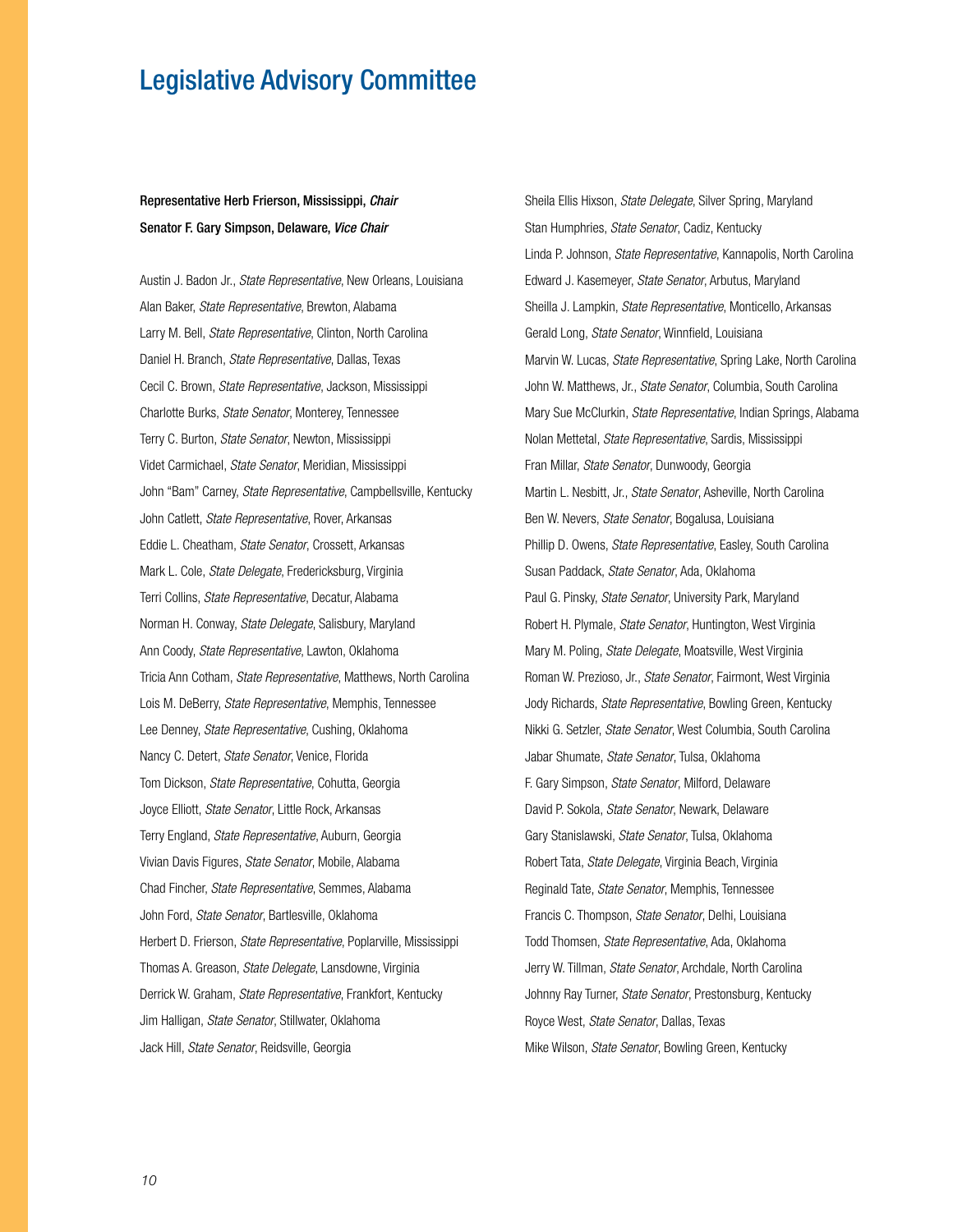## Funding

Appropriations from each member state support SREB's core operations and general services. To an ever larger extent, SREB leverages the long-standing and steadfast commitments of member states to attract external funding — on average, 14 times our base funding — in external grants and contracts for an array of specific education improvement projects available to member states.

We gratefully acknowledge support from our member states and these organizations in 2012-2013.

AT&T Alfred P. Sloan Foundation Bill & Melinda Gates Foundation Blackboard Collaborate Connections Academy Florida Virtual School Fund for the Improvement of Postsecondary Education Lamar Plunkett Family Lumina Foundation Mid-Atlantic Comprehensive Center at the George Washington University Center for Equity and Excellence in Education National Board of Professional Teaching Standards National Instruments National Research Center for Career and Technical Education, University of Louisville National Institutes of Health National Science Foundation SAS Institute The Pearson Foundation U.S. Department of Education

*The Southern Regional Education Board is audited annually by an independent auditor. The audit report is distributed to Board members and made available to others by request. Please contact Barbara Channell, Director, Finance and Facilities, Southern Regional Education Board, 592 10th St. N.W., Atlanta, GA 30318-5776. Barbara.Channell@SREB.org or (404) 875-9211 ext. 270.*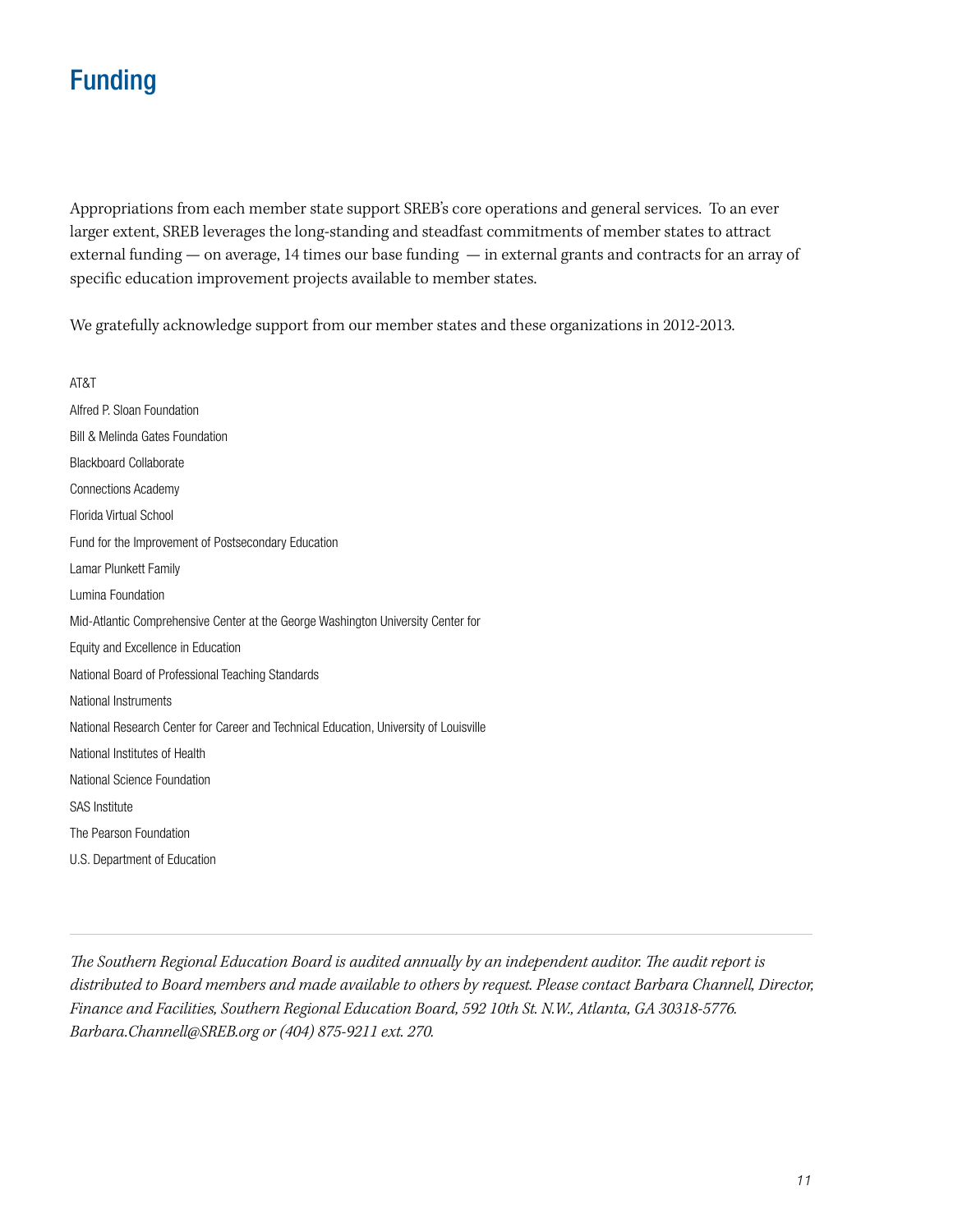## About SREB

The Southern Regional Education Board works with 16 member states to improve public education at every level, from pre-K through Ph.D.



SREB is a nonprofit, nonpartisan organization headquartered in Atlanta. Member states are Alabama, Arkansas, Delaware, Florida, Georgia, Kentucky, Louisiana, Maryland, Mississippi, North Carolina, Oklahoma, South Carolina, Tennessee, Texas, Virginia and West Virginia. SREB's work is funded by member appropriations and by grants and contracts from foundations and local, state and federal agencies.

The Board includes the governor and four gubernatorial appointees from each member state, including at least one state legislator and one educator. The Legislative Advisory Council of legislators from each state advises the Board.

SREB was created in 1948 by Southern governors and legislators who recognized the link between education and economic vitality. To this day, the organization maintains its focus on critical issues that hold the promise of improving quality of life by advancing public education. The region's track record shows that setting goals and maintaining the commitment to work toward them can make a difference.

The nation's first regional interstate compact for education, SREB is today the most comprehensive, working directly with state leaders, schools and educators.

#### SREB:

Helps states focus on what works in both policy and practice. We work hand in hand with policy-makers such as state legislators and education agency officials as they implement policies to improve student achievement, raise high school graduation rates and boost college completion.

Brings together member states to forge consensus and work together on initiatives that would not be possible alone.

Works directly with public schools and educators to improve classroom teaching and learning, career/ technical education, online education and school leadership.